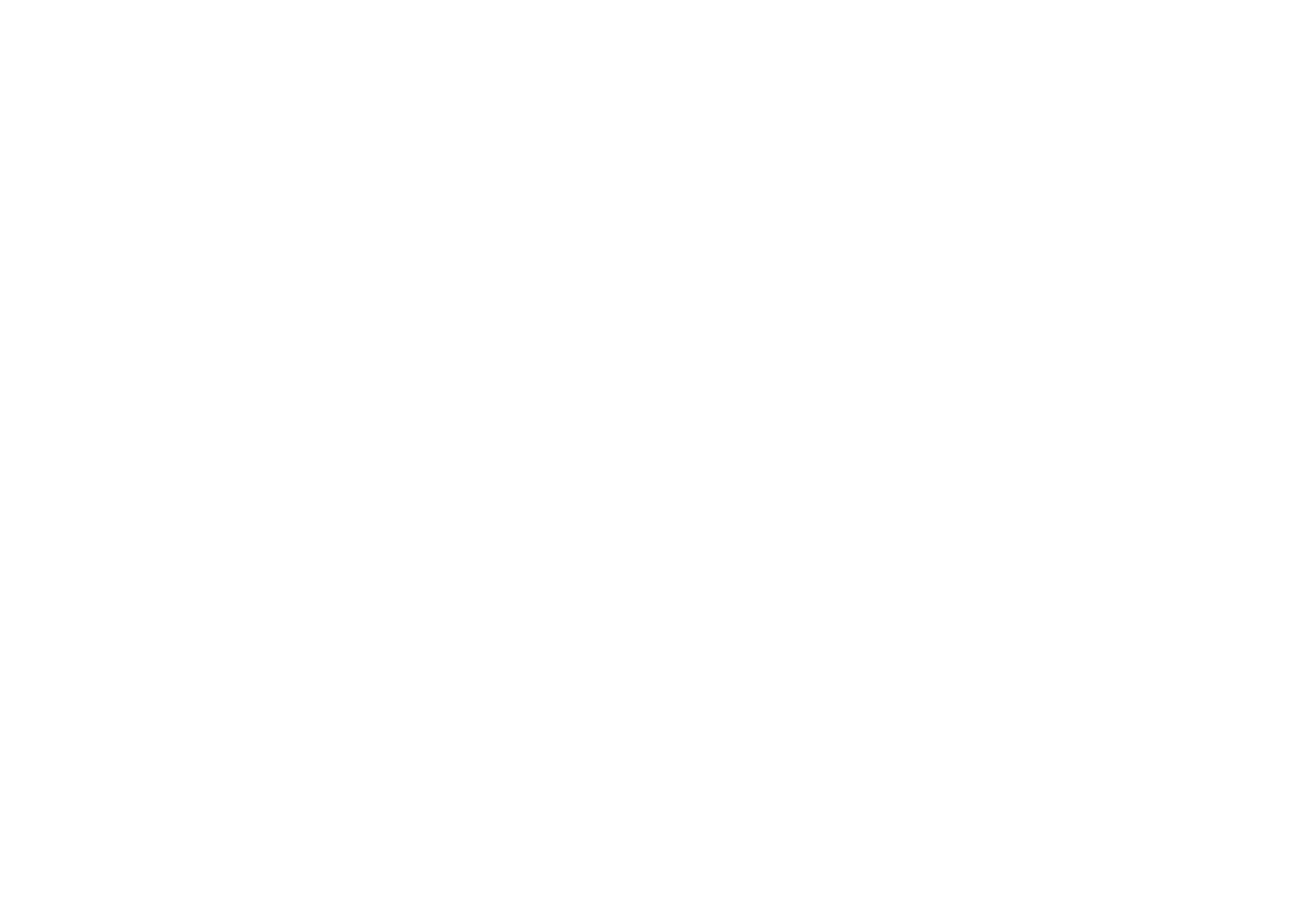<span id="page-2-0"></span>

| <b>Bed Utilization</b>  | 2004   | 2003   | 2002   | 2001   | <i>2000</i> |
|-------------------------|--------|--------|--------|--------|-------------|
| <b>Total admissions</b> | 3,570  | 2,378  | 1,831  | 1,498  | 1,728       |
| Total discharges        | 3,448  | 2,367  | 1,824  | 1,504  | 1,726       |
| Number of beds          | 57     | 57     | 57     | 57     | 57          |
| Bed days available      | 20,862 | 20,805 | 20,805 | 20,805 | 20,862      |
| Patient days-overnight  | 7,050  | 5,916  | 4,018  | 3,652  | 4,481       |
| Patients days < 1 day   | 1606   | 958    | 782    | 559    | 676         |
| Total patients days     | 8,656  | 6,874  | 4,800  | 4,211  | 5,157       |
| Bed occupancy rate      | 41.5   | 33.0   | 23.1   | 20.2   | 24.7        |
| Turnover rate           | 60.5   | 41.5   | 32.0   | 26.4   | 30.3        |
| Turnover interval       | 3.5    | 5.9    | 8.8    | 11.0   | 9.1         |
| Average daily admission | 9.8    | 6.5    | 5.0    | 4.1    | 4.7         |
| Average daily discharge | 9.4    | 6.5    | 5.0    | 4.1    | 4.7         |
| Average length of stay  | 2.5    | 2.9    | 2.6    | 2.8    | 3.0         |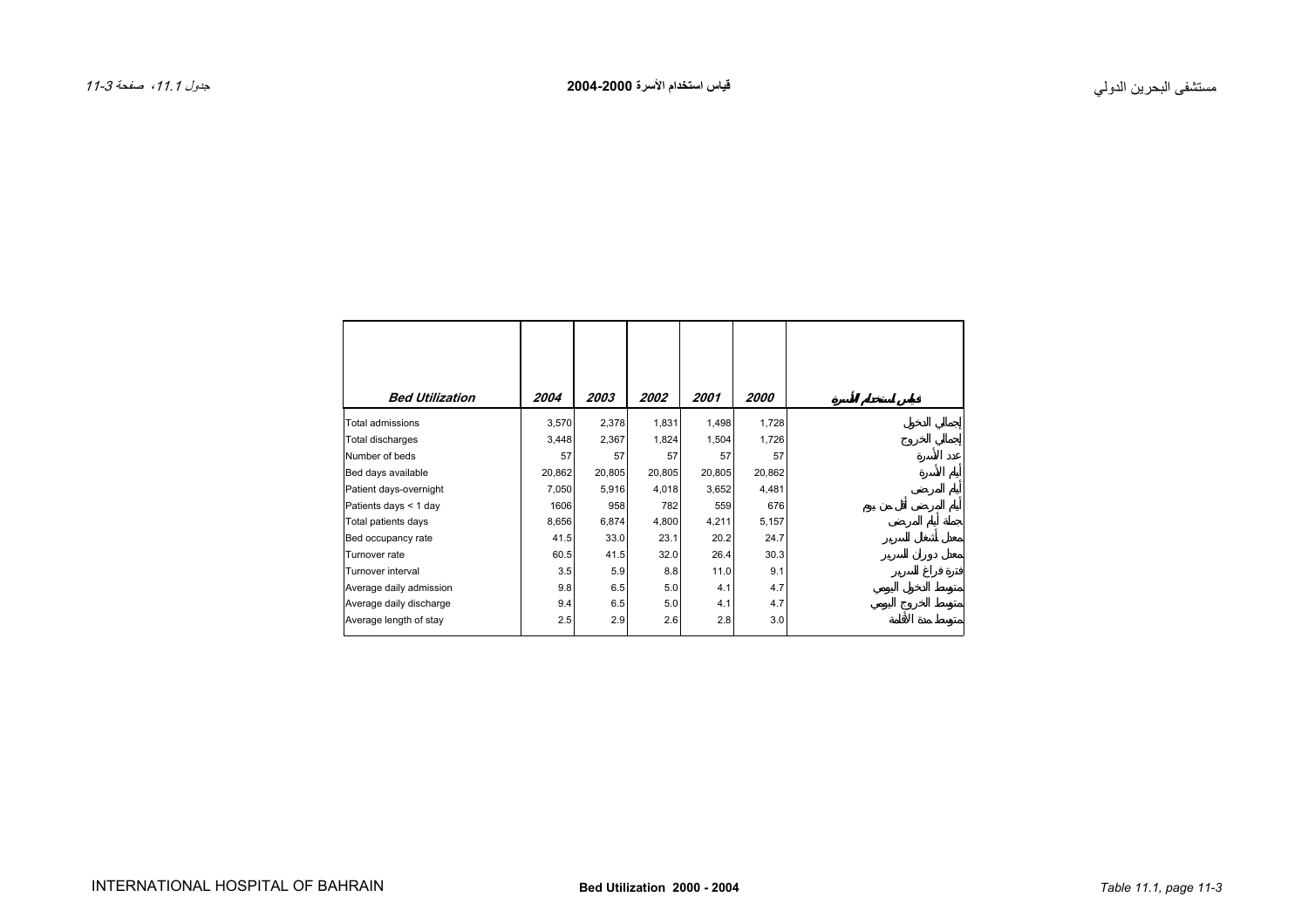<span id="page-3-0"></span>

| Service                          | 2004 | 2003 | 2002 | 2001 | 2000 |  |
|----------------------------------|------|------|------|------|------|--|
| Private Ward (VIP)               | ົ    | 2    |      | ົ    | 2    |  |
| Intensive care unit              |      | 4    |      |      | 4    |  |
| Medical / Surgical               | 29   | 29   | 29   | 29   | 29   |  |
| Obstetrics / Gynecology          | 22   | 22   | 22   | 22   | 22   |  |
| <b>Total</b>                     | 57   | 57   | 57   | 57   | 57   |  |
| Special Care Baby Unit / Nursery | 8    | 8    | 8    | 8    | 8    |  |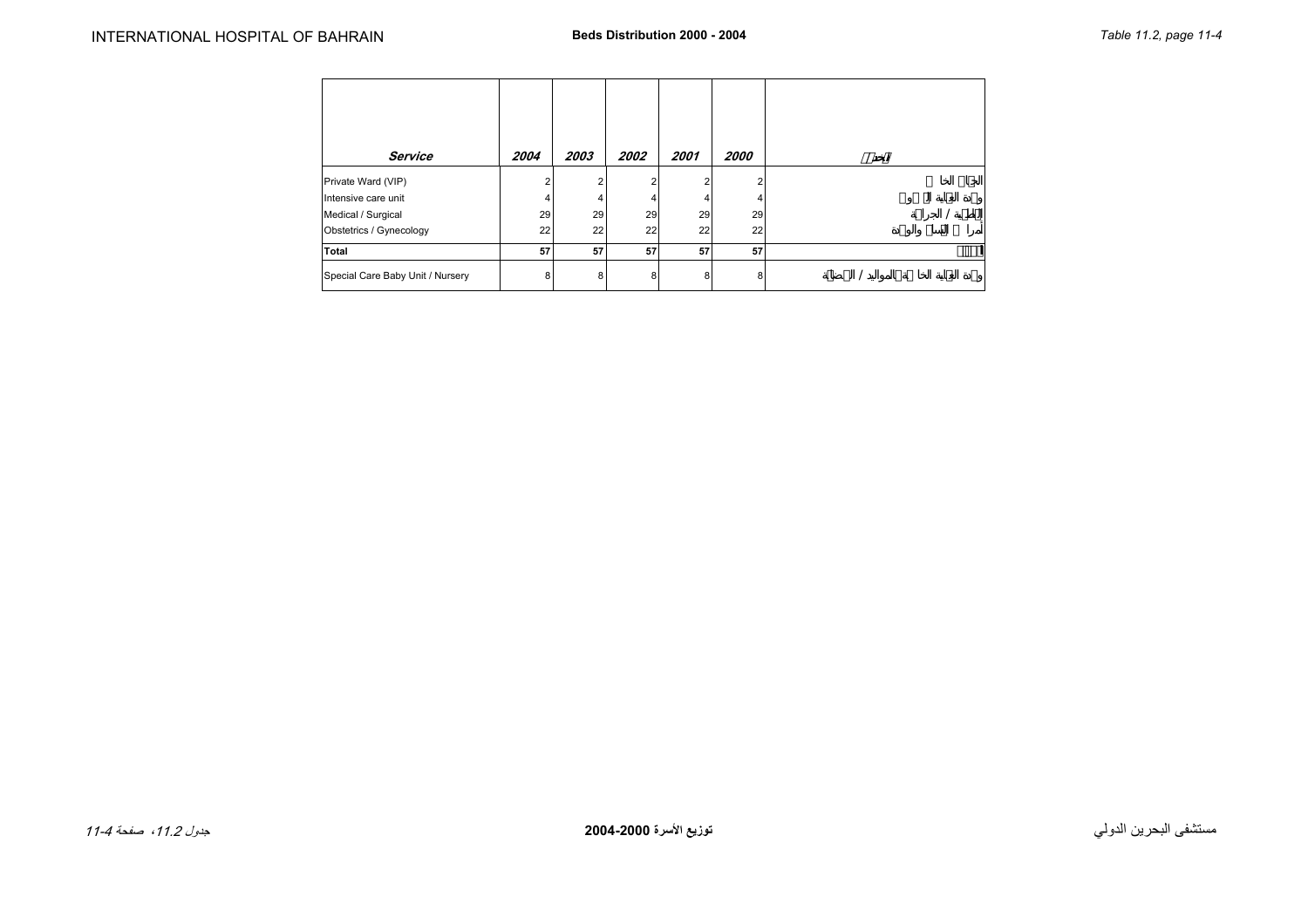<span id="page-4-0"></span>

| <b>Department</b>              | 2004      | 2003      | 2002      | 2001      | 2000      |
|--------------------------------|-----------|-----------|-----------|-----------|-----------|
| <b>General Practice</b>        | 6,540     | 2,002     | 2,828     | 1,999     | 2,542     |
| Dental                         | 6,226     | 4,952     | 5,072     | 3,757     | 4,617     |
| Dermatology                    | 4,388     | 4,280     | 2,003     | 1,136     | 1,156     |
| E.N.T.                         | 5,419     | 3,533     | 2,168     | 1,521     | 1,632     |
| Medical                        | 7,352     | 7,937     | 4,896     | 3,732     | 3,175     |
| Obstetrics/Gynecology          | 7,081     | 6,734     | 5,223     | 3,802     | 4,154     |
| Opthalmology                   | 4,529     | 2,611     | 1,805     | 1,289     | 1,750     |
| Orthopedics                    | 7,096     | 4,690     | 3,068     | 2,103     | 1,848     |
| Paediatrics                    | 16,612    | 10,530    | 6,289     | 4,581     | 5,215     |
| Surgical                       | 3,554     | 1,932     | 1,710     | 1,271     | 1,421     |
| Urology                        | 2,329     | 1,736     | 1,311     | 910       | 842       |
| Neurology                      | 1,324     | 1,084     | 804       | 624       | 620       |
| Nephrology                     | <b>NA</b> | <b>NA</b> | <b>NA</b> | 13        | 20        |
| <b>Plastic Surgery</b>         | 747       | 744       | 469       | 301       | 395       |
| Orthodontics                   | 677       | 502       | 490       | 469       | 548       |
| Psychiatry                     | 3,045     | 2,569     | 1,993     | 1,437     | 1,099     |
| Neuro-Surgery                  | 102       | 164       | 39        | 11        | 146       |
| Cardiology                     | 3,025     | 2,388     | 1,396     | 462       | 873       |
| <b>Physical Medicine</b>       | 3,571     | 2,380     | 1,625     | 393       | 426       |
| Invitro Fertilization (I.V.F.) | 2,245     | 1,745     | 1,769     | 1,785     | 1,759     |
| Rheumatology                   | 2,077     | 906       | <b>NA</b> | <b>NA</b> | <b>NA</b> |
| Internal Medicine Diabetology  | 891       | 64        | <b>NA</b> | <b>NA</b> | <b>NA</b> |
| Pulmonology                    | 2,018     | <b>NA</b> | <b>NA</b> | <b>NA</b> | <b>NA</b> |
| Gastroenterology               | 461       | <b>NA</b> | <b>NA</b> | <b>NA</b> | <b>NA</b> |
| <b>Others</b>                  | 1,053     | 699       | 1,946     | 1,546     | 1,522     |
| Total                          | 92,362    | 64,182    | 46,904    | 33,142    | 35,760    |

*NA (Not Applicable).*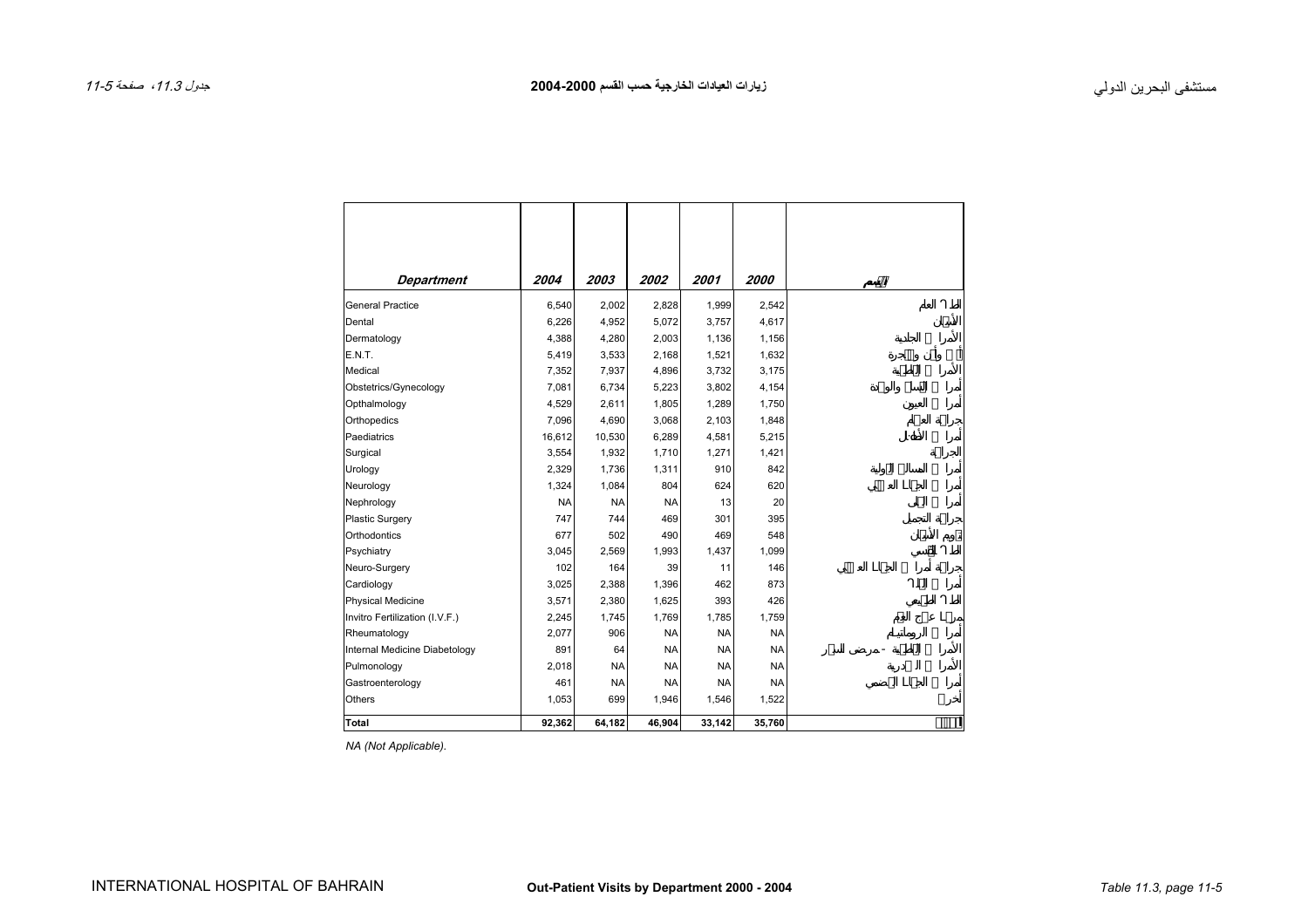<span id="page-5-0"></span>

|                                 | <b>Total</b> |        |             | الجملة Non-Bahraini |        |             |                | Bahraini غير بحريني<br>بعريني |             |  |  |
|---------------------------------|--------------|--------|-------------|---------------------|--------|-------------|----------------|-------------------------------|-------------|--|--|
|                                 |              |        |             |                     |        |             |                |                               |             |  |  |
|                                 | الجملة       | أننشر  | نكر         | الحملة              | أنشور  | نكر         | الحملة         | أنشى                          | نكر         |  |  |
| Category                        | Total        | Female | <b>Male</b> | <b>Total</b>        | Female | <b>Male</b> | <b>Total</b>   | Female                        | <b>Male</b> |  |  |
| Physicians                      | 62           | 8      | 54          | 60                  |        | 53          | $\overline{2}$ |                               |             |  |  |
| Dentists                        |              |        |             |                     |        |             |                |                               |             |  |  |
| Pharmacists & Technicians       | 6            |        | 3           | 6                   |        | 3           |                |                               |             |  |  |
| Nurses <sup>*</sup>             | 63           | 63     |             | 62                  | 62     |             |                |                               |             |  |  |
| Dental hygienists & Technicians |              |        |             |                     |        |             |                |                               |             |  |  |
| Lab technologists & Technicians |              |        |             |                     |        |             |                |                               |             |  |  |
| Radiographers & Technicians     |              |        | 3           | 5                   |        | 3           |                |                               |             |  |  |

*\* Nurses excluding practical nurses and other grades below staff nurse .* . : *\**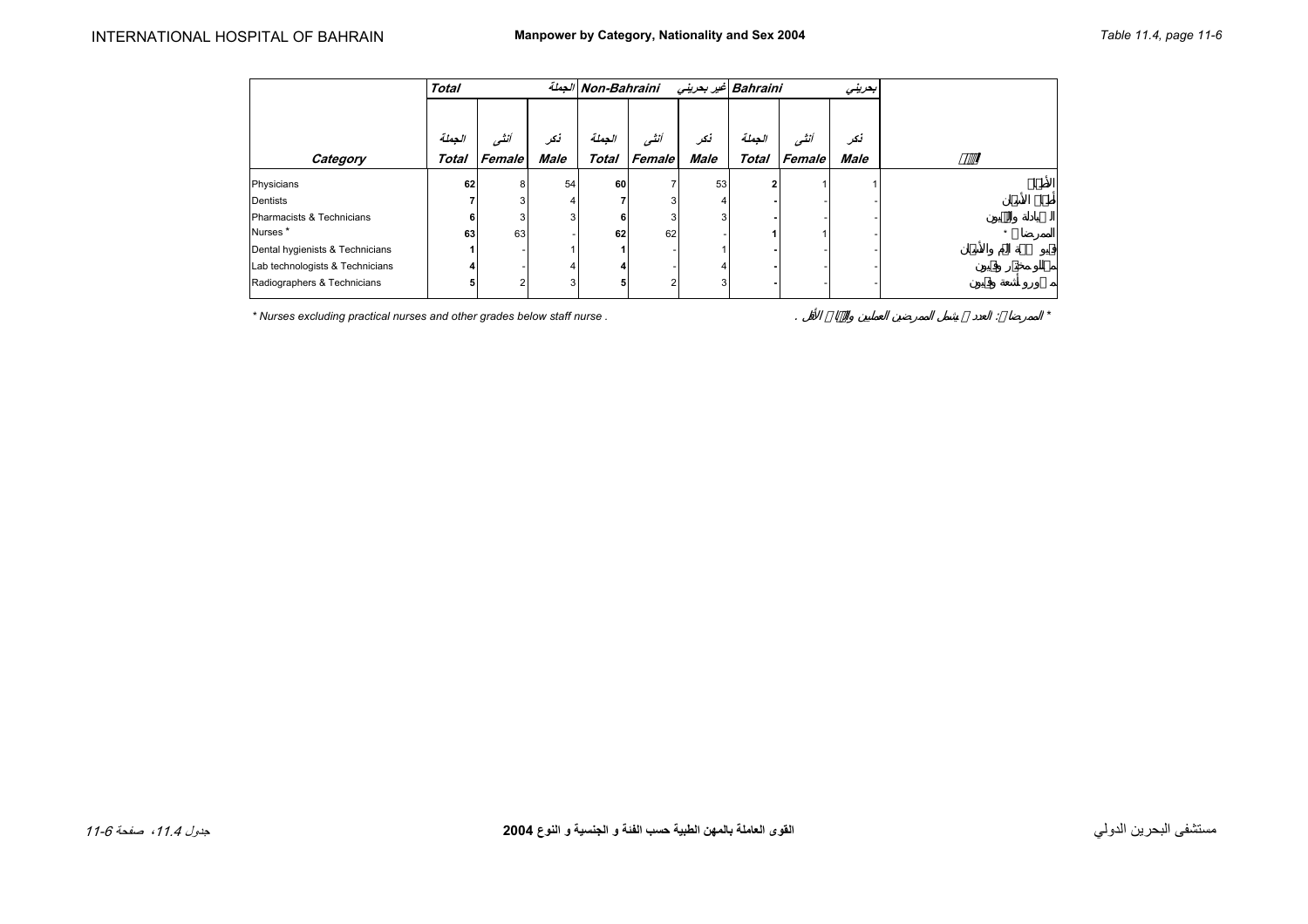<span id="page-6-0"></span>

|                           |               |                |                   | <b>Live Births</b>   |               |                      |               |  |
|---------------------------|---------------|----------------|-------------------|----------------------|---------------|----------------------|---------------|--|
| <b>Births</b>             |               |                |                   | <b>Premature</b>     |               | <b>Full Term</b>     | $\varnothing$ |  |
|                           |               |                |                   |                      |               |                      |               |  |
| Nationality / type        | <b>Total</b>  | Still          | <b>Total Live</b> | Congenital           | <b>Normal</b> | Congenital           | <b>Normal</b> |  |
| of delivery               | <b>Births</b> | <b>Births</b>  | <b>Births</b>     | <b>Abnormalities</b> |               | <b>Abnormalities</b> |               |  |
| <b>Bahraini</b>           |               |                |                   |                      |               |                      |               |  |
| Normal Delivery           |               |                |                   |                      |               |                      |               |  |
| Vertex                    | 75            |                | 75                |                      | 5             |                      | 70            |  |
| <b>Breech</b>             |               |                |                   |                      |               |                      |               |  |
| <b>Assisted Delivery</b>  |               |                |                   |                      |               |                      |               |  |
| Vacuum                    |               |                |                   |                      |               |                      |               |  |
| Forceps                   |               |                |                   |                      |               |                      |               |  |
| Caesarian section         | 56            |                | 55                |                      |               |                      | 55            |  |
| <b>Total Bahraini</b>     | 132           |                | 131               |                      |               |                      | 126           |  |
| Non-Bahraini              |               |                |                   |                      |               |                      |               |  |
| Normal Delivery           |               |                |                   |                      |               |                      |               |  |
| Vertex                    | 44            |                | 43                |                      |               |                      | 39            |  |
| <b>Breech</b>             |               |                |                   |                      |               |                      |               |  |
| <b>Assisted Delivery</b>  |               |                |                   |                      |               |                      |               |  |
| Vacuum                    |               |                |                   |                      |               |                      |               |  |
| Forceps                   |               |                |                   |                      |               |                      |               |  |
| Caesarian section         | 26            |                | 26                | 1                    |               |                      | 25            |  |
| <b>Total Non-Bahraini</b> | 70            |                | 69                | 1                    |               |                      | 64            |  |
| <b>Total</b>              | 202           | 2 <sub>1</sub> | 200               | 1                    | 9             |                      | 190           |  |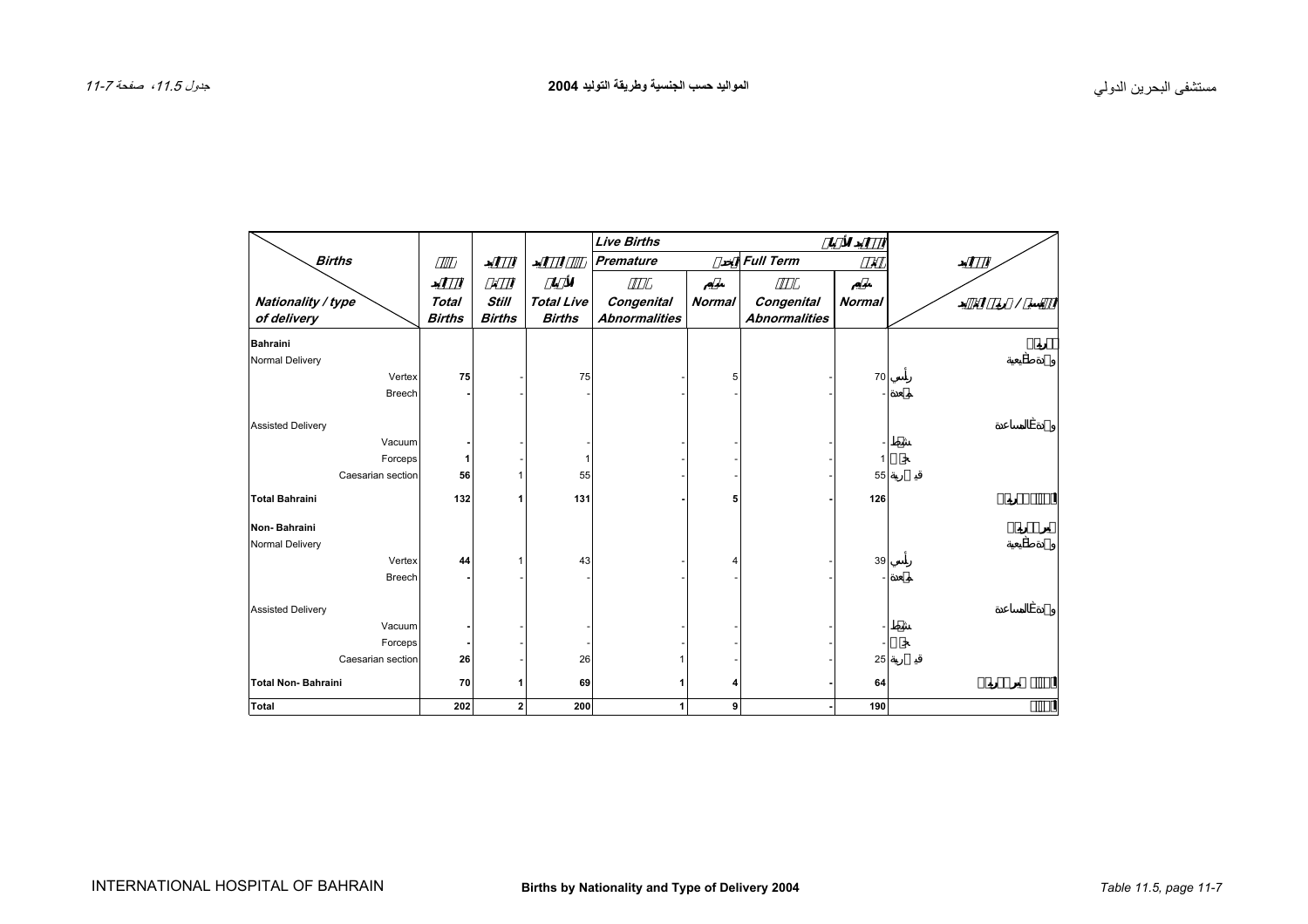<span id="page-7-0"></span>

|                        | Procedure Type |       |                |
|------------------------|----------------|-------|----------------|
|                        |                |       |                |
| <b>Department</b>      | Total          | Minor | Major          |
| General Surgery        | 431            | 325   | 106            |
| Orthopedics & Fracture | 237            | 97    | 140            |
| Urology                | 255            | 202   | 53             |
| Plastic Surgery        | 98             | 54    | 44             |
| Paediatrics            |                |       | ٠              |
| Ear, Nose & Throat     | 263            | 70    | 193            |
| Opthalmology           | 135            | 42    | 93             |
| Gynecology             | 205            | 116   | 89             |
| <b>Obstetrics</b>      | 132            | 78    | 54             |
| Dental                 | 20             | 2     | 18             |
| <b>Others</b>          | 56             | 49    | $\overline{7}$ |
| Total                  | 1,832          | 1,035 | 797            |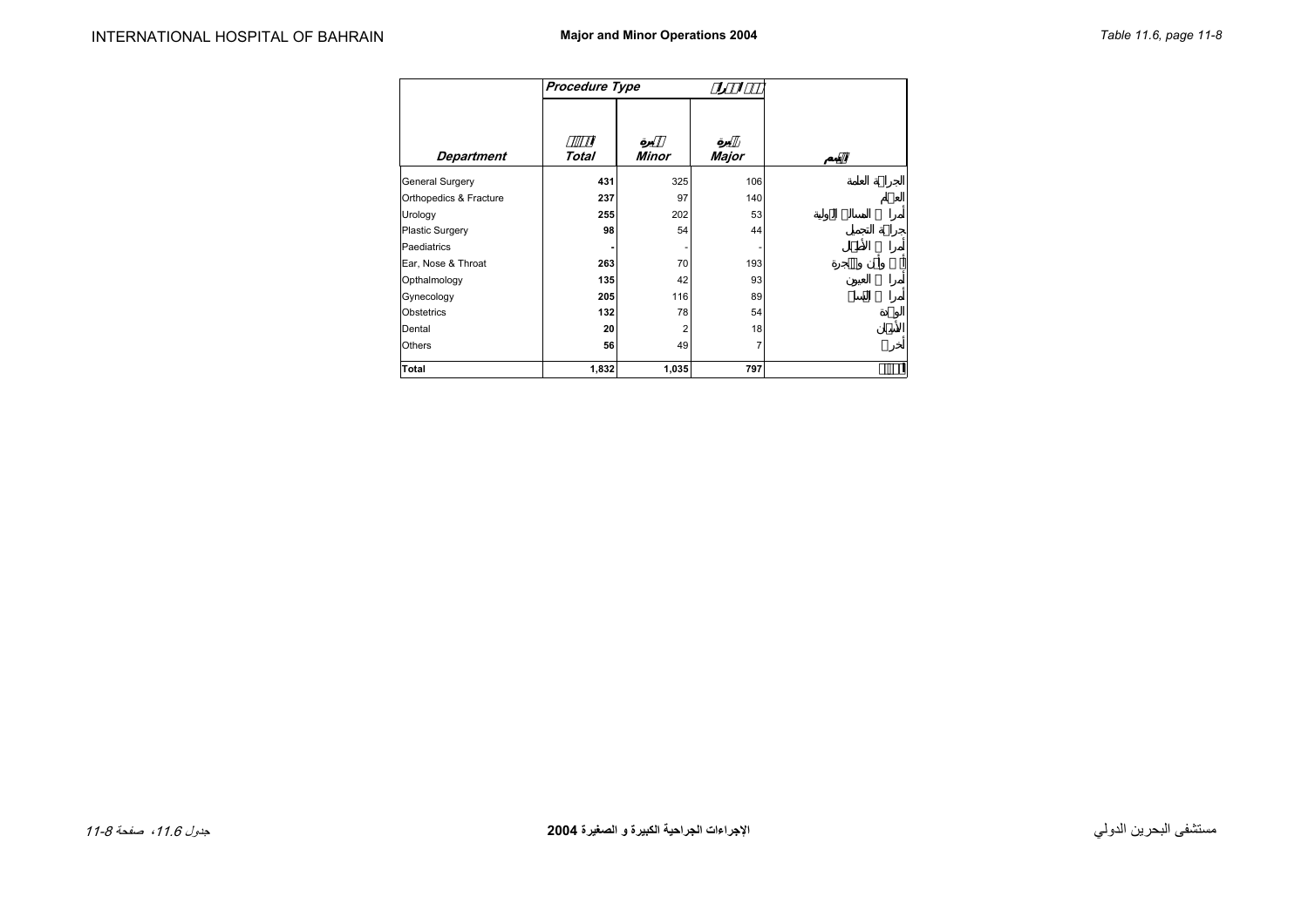<span id="page-8-0"></span>

|                          | <b>Total</b> |        |             | Non-Bahraini |        |             | <b>Bahraini</b> |        |             |  |
|--------------------------|--------------|--------|-------------|--------------|--------|-------------|-----------------|--------|-------------|--|
|                          |              |        |             |              |        |             |                 |        |             |  |
|                          |              |        |             |              |        |             |                 |        |             |  |
| <b>Type of Treatment</b> | Total        | Female | <b>Male</b> | <b>Total</b> | Female | <b>Male</b> | Total           | Female | <b>Male</b> |  |
| General treatment        | 1,502        | 808    | 694         | 681          | 364    | 317         | 821             | 444    | 377         |  |
| Gum treatment            | 1,381        | 727    | 654         | 552          | 285    | 267         | 829             | 442    | 387         |  |
| Nerve                    | 390          | 219    | 171         | 166          | 77     | 89          | 224             | 142    | 82          |  |
| Surgical treatment       | 89           | 49     | 40          | 33           | 17     | 16          | 56              | 32     | 24          |  |
| Filling                  | 1,976        | 1,120  | 856         | 759          | 380    | 379         | 1,217           | 740    | 477         |  |
| Extraction               | 361          | 184    | 177         | 152          | 62     | 90          | 209             | 122    | 87          |  |
| Denture                  | 409          | 231    | 178         | 191          | 92     | 99          | 218             | 139    | 79          |  |
| Orthodontics             | 584          | 424    | 160         | 237          | 150    | 87          | 347             | 274    | 73          |  |
| Others                   |              | 5      | 2           | 5            | 3      | 2           | $\overline{2}$  |        |             |  |
| Total                    | 6,699        | 3,767  | 2,932       | 2,776        | 1,430  | 1,346       | 3,923           | 2,337  | 1,586       |  |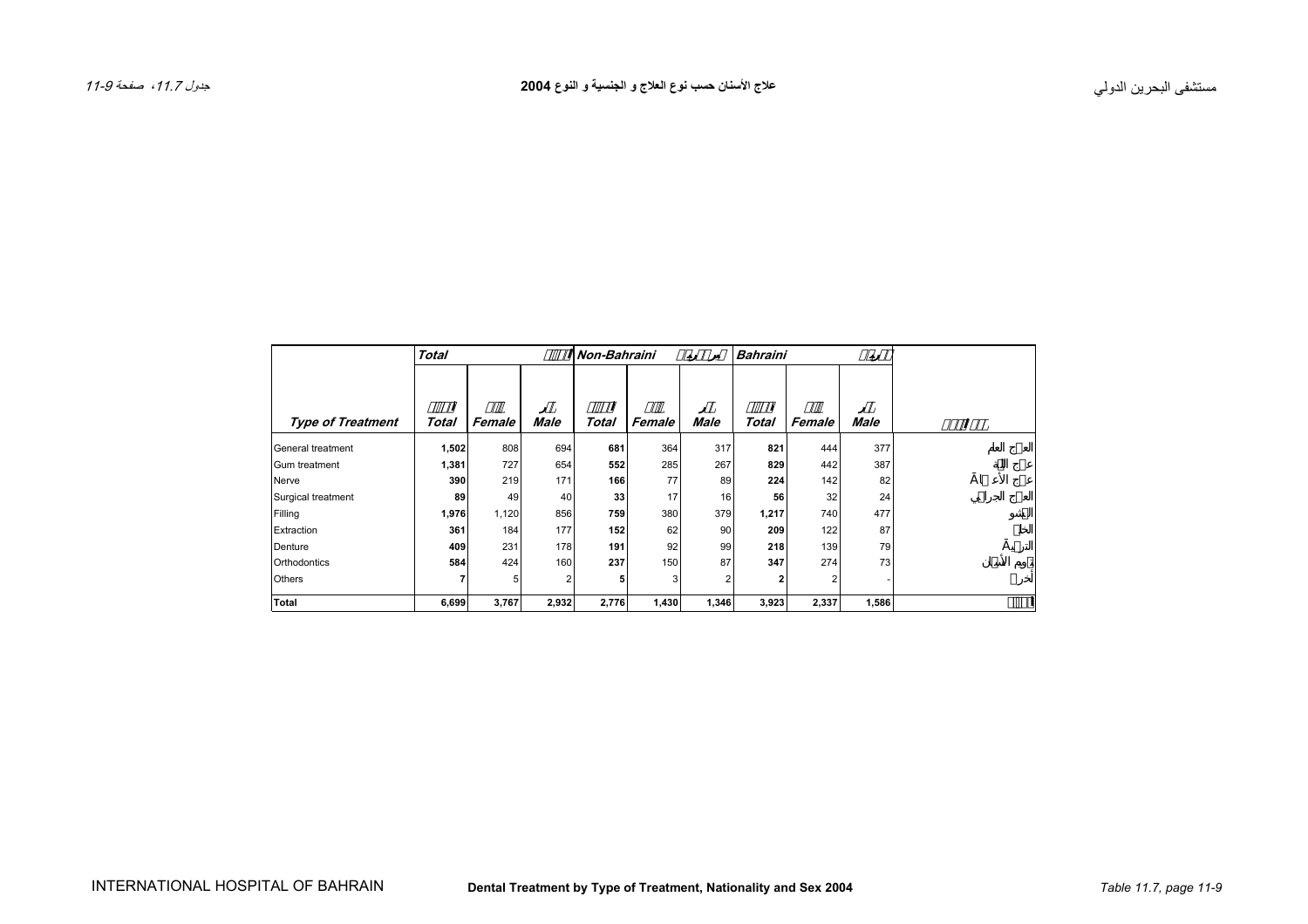<span id="page-9-0"></span>

|              |                |                   |              |               |                   |           |               |           | Ø            |                     |           |                            |                 |   |   |
|--------------|----------------|-------------------|--------------|---------------|-------------------|-----------|---------------|-----------|--------------|---------------------|-----------|----------------------------|-----------------|---|---|
|              | <b>Total</b>   |                   |              | $2 - 5$ years |                   |           | $1 - 2$ years |           |              | <b>Below 1 year</b> |           |                            |                 |   |   |
|              |                |                   |              |               |                   |           |               |           |              |                     |           |                            |                 |   |   |
|              | Non-           |                   |              | Non-          |                   |           | Non-          |           |              | Non-                |           |                            |                 |   |   |
| <b>Total</b> |                | Bahraini Bahraini | <b>Total</b> |               | Bahraini Bahraini | Total     | Bahraini      | Bahraini  | <b>Total</b> | Bahraini Bahraini   |           |                            | Type of vaccine |   |   |
|              |                |                   |              |               |                   |           |               |           |              |                     |           |                            |                 |   |   |
|              |                |                   |              |               |                   |           |               |           |              |                     |           | <b>Hepatitis B/DPT/HIB</b> | 1()             |   |   |
|              |                |                   |              |               |                   |           |               |           |              |                     |           |                            | ( )             |   |   |
| 176          | 51             | 125               |              |               |                   |           |               |           | 176          | 51                  | 125       | Dose 1                     |                 |   |   |
| 145          | 44             | 101               |              |               |                   |           |               |           | 145          | 44                  | 101       | Dose 2                     |                 |   |   |
| 158          | 51             | 107               |              |               |                   |           |               |           | 158          | 51                  | 107       | Dose 3                     |                 |   |   |
| 137          | 53             | 84                |              |               |                   | 137       | 53            | 84        | <b>NA</b>    | <b>NA</b>           | <b>NA</b> | Booster 1 dose             |                 |   |   |
| 21           | 5 <sup>1</sup> | 16                | 21           | 5             | 16                |           |               |           | <b>NA</b>    | <b>NA</b>           | <b>NA</b> | Booster 2 dose             |                 |   |   |
|              |                |                   |              |               |                   |           |               |           |              |                     |           |                            |                 |   |   |
|              |                |                   |              |               |                   |           |               |           |              |                     |           | Poliomyelitis              |                 | Ø | Ø |
| 182          | 52             | 130               |              |               |                   |           |               |           | 182          | 52                  | 130       | Dose 1                     |                 |   |   |
| 146          | 45             | 101               |              |               |                   |           |               |           | 146          | 45                  | 101       | Dose 2                     |                 |   |   |
| 155          | 50             | 105               |              |               |                   |           |               |           | 155          | 50                  | 105       | Dose 3                     |                 |   |   |
| 122          | 41             | 81                | <b>NA</b>    | <b>NA</b>     | <b>NA</b>         | 122       | 41            | 81        | <b>NA</b>    | <b>NA</b>           | <b>NA</b> | Booster 1 dose             |                 |   |   |
| 67           | 23             | 44                | 67           | 23            | 44                | <b>NA</b> | <b>NA</b>     | <b>NA</b> | <b>NA</b>    | <b>NA</b>           | <b>NA</b> | Booster 2 dose             |                 |   |   |
|              |                |                   |              |               |                   |           |               |           |              |                     |           |                            |                 |   |   |
|              |                |                   |              |               |                   |           |               |           |              |                     |           | Mumps, Measles, Rubella    |                 |   |   |
| 149          | 48             | 101               |              |               |                   | 149       | 48            | 101       | <b>NA</b>    | <b>NA</b>           | <b>NA</b> | Dose 1                     |                 |   |   |
| 48           | 27             | 21                | 48           | 27            | 21                |           |               |           | <b>NA</b>    | <b>NA</b>           | <b>NA</b> | Dose 2                     |                 |   |   |
|              |                |                   |              |               |                   |           |               |           |              |                     |           |                            |                 |   |   |

*NA (Not Applicable)*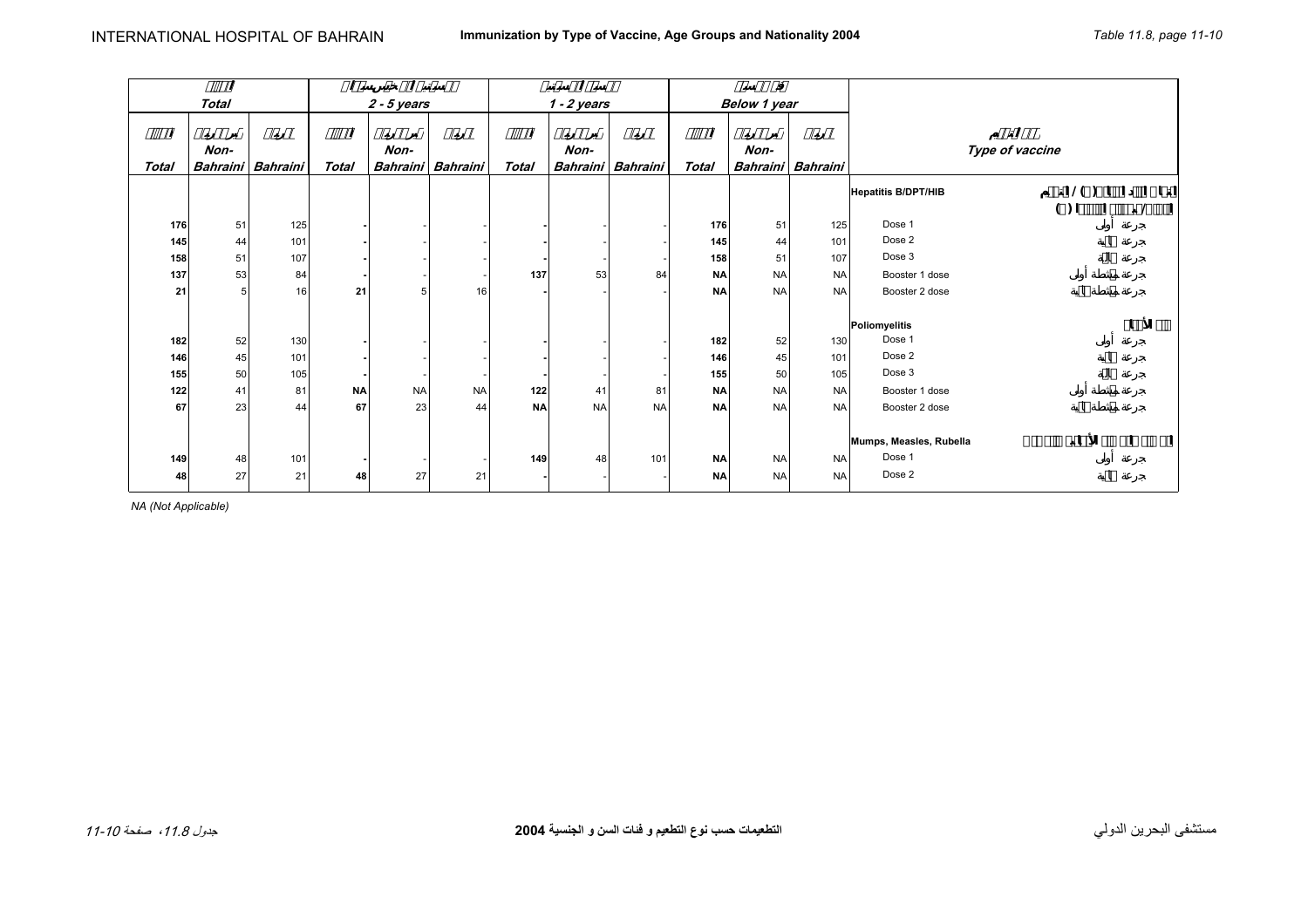<span id="page-10-0"></span>

| <b>Type of Test</b>                     | 2004   | 2003   | <i><b>2002</b></i> | 2001   | <i><b>2000</b></i> |
|-----------------------------------------|--------|--------|--------------------|--------|--------------------|
| Clinical chemistry of blood             | 15,826 | 11,213 | 10,348             | 8,475  | 8,586              |
| Clinical chemistry of other body fluids | 3,839  | 4,181  | 2,979              | 53     | 2,307              |
| Chemical function tests                 | 2,634  | 8,361  | 1,623              | 2,169  | 2,156              |
| Endocrine function tests & enzymes      | 5,106  | 2,720  | 3,207              | 4,436  | 2,512              |
| Microbiology                            | 7,142  | 6,169  | 4,747              | 4,035  | 5,169              |
| Serology & immunology                   | 5,235  | 3,486  | 2,657              | 1,989  | 2,249              |
| Mycology & parasitology                 | 1,764  | 1,572  | 1,125              | 909    | 1,148              |
| Hematology                              | 14,141 | 7,111  | 9,962              | 8,195  | 8,458              |
| General pathology                       | 1,153  | 1,855  | 1,510              | 1,180  | 1,231              |
| Other laboratories tests                | 328    | 4,181  | 1,914              | 670    | 1,419              |
| Total                                   | 57,168 | 50,849 | 40,072             | 32,111 | 35,235             |